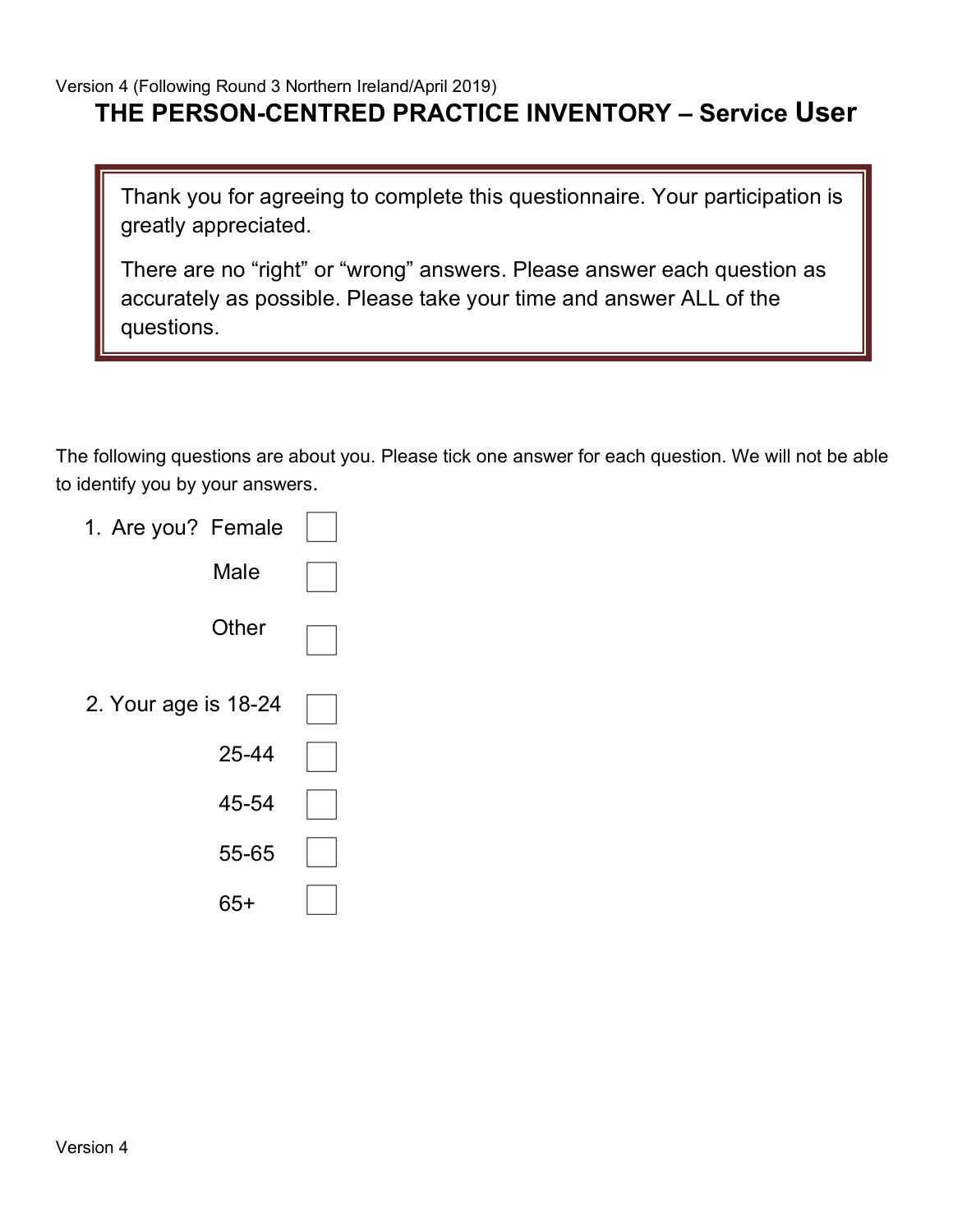Please indicate how much you agree or disagree with each of the following statements:

|     |                                                                                 | Strongly<br><b>Disagree</b> | <b>Disagree</b> | Neutral | Agree | Strongly<br>Agree |
|-----|---------------------------------------------------------------------------------|-----------------------------|-----------------|---------|-------|-------------------|
| 1.  | Staff make an effort to<br>understand what is important to<br>me                |                             |                 |         |       |                   |
| 2.  | Staff use my personal<br>experiences to build a<br>relationship with me         |                             |                 |         |       |                   |
| 3.  | Staff involve me in making<br>decisions about my care                           |                             |                 |         |       |                   |
| 4.  | Staff consider my home<br>environment in meeting my care<br>needs               |                             |                 |         |       |                   |
| 5.  | Staff give me their full attention<br>when they are with me                     |                             |                 |         |       |                   |
| 6.  | I feel able to say to staff what is<br>important to me                          |                             |                 |         |       |                   |
| 7.  | I feel able to give staff feedback<br>about my experience of being<br>cared for |                             |                 |         |       |                   |
| 8.  | Staff ask me about my life                                                      |                             |                 |         |       |                   |
| 9.  | Staff connect with me as a<br>person                                            |                             |                 |         |       |                   |
| 10. | Staff ask me if I have all the<br>information I need                            |                             |                 |         |       |                   |
| 11. | Staff don't assume they know<br>what is best for me                             |                             |                 |         |       |                   |